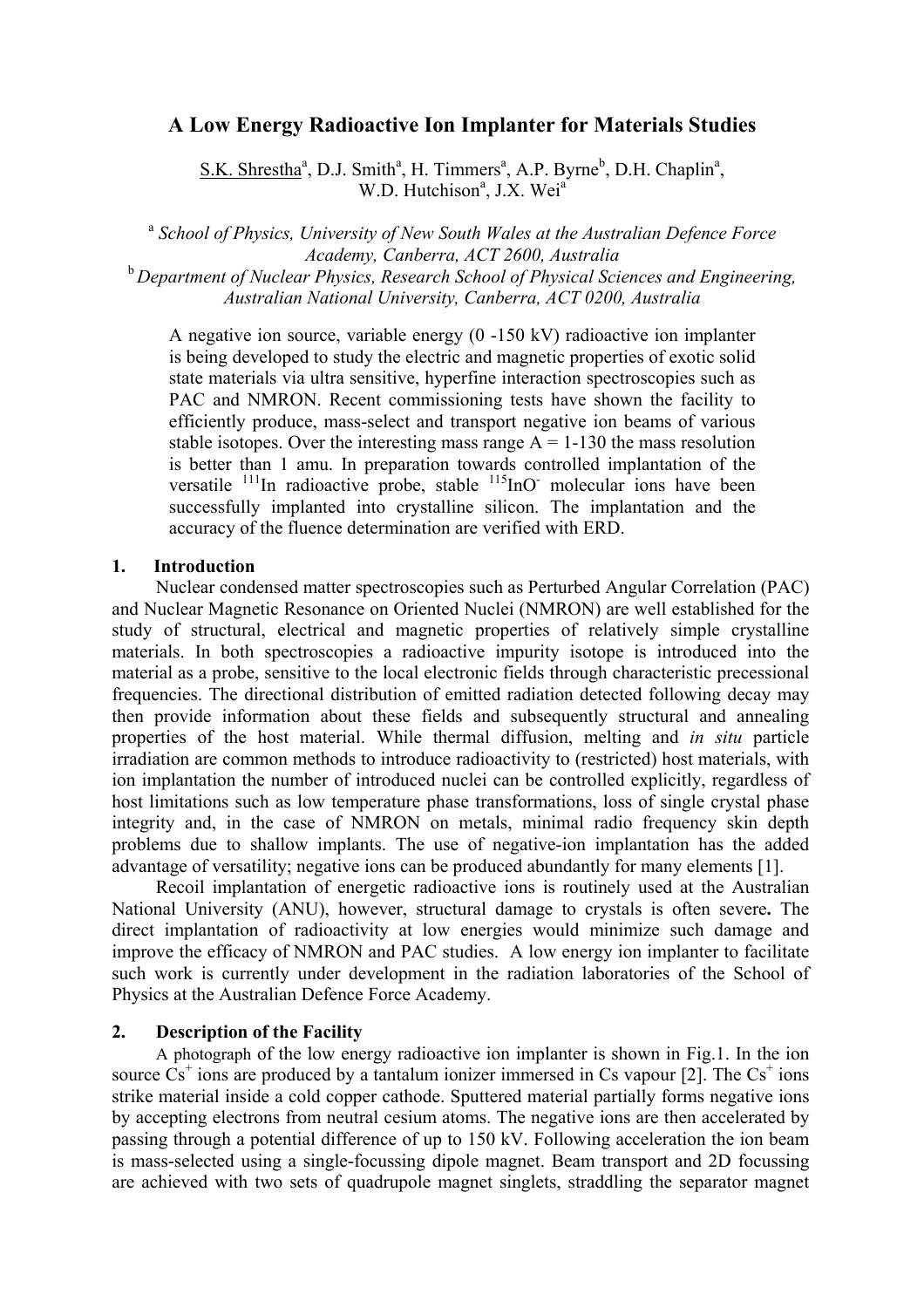(Fig. 1). Mass-selected ions are focussed onto the sample with an electrostatic Einzel lens.



Fig 1: The low energy 150 keV radioactive negative-ion implanter.

### **3. Mass Resolution**

The mass resolution achievable with the facility has been studied for several different ion source cathodes, including  $A<sub>12</sub>O<sub>3</sub>$ , MoO, and In<sub>2</sub>O<sub>3</sub>. Mass spectra obtained for the MoO cathode are shown in Fig.2. It is evident that all stable isotopes of Mo are separated. The spectra are similar to those measured by Middleton [3]. The two stable silver isotopes from residual silver in the source and MoO ions can also be identified. The different ion species are resolved to better than 1 amu. The mass region studied spans the mass number of radioactive <sup>111</sup>In, which is a standard PAC probe, but also a successful NMRON probe.



Fig.2: Partial mass spectra for MoO cathode. (a) Peaks corressponding to different Mo isotopes can be clearly identified and are well separated. (b) The oxides of these isotopes and two peaks corresponding to residual Ag in the source are also well resolved.

#### **. Verification of ion implantation with ERD analysis 4**

In order to verify that implantations of In ions can be performed with the facility, stable  $\sum_{n=1}^{\infty}$  ions have been implanted into a silican wefer at test energies of 105 keV and 125 <sup>115</sup>InO ions have been implanted into a silicon wafer at test energies of 105 keV and 125 keV. The oxide was chosen since the abundant production of elemental In ions has not yet been developed for this source. Simulations of the implantation have been performed using the program package SRIM 2003 [4]. These suggest that the implanted In and O atoms are well separated inside the host, so that the co-implanted oxygen should not affect PAC measurements on the material.

For the 105 keV implantation, the current of  $\frac{115}{100}$  increased linearly from 62 nA to 76 nA over the duration of the implantation, which was 4 hours. The 125 keV implantation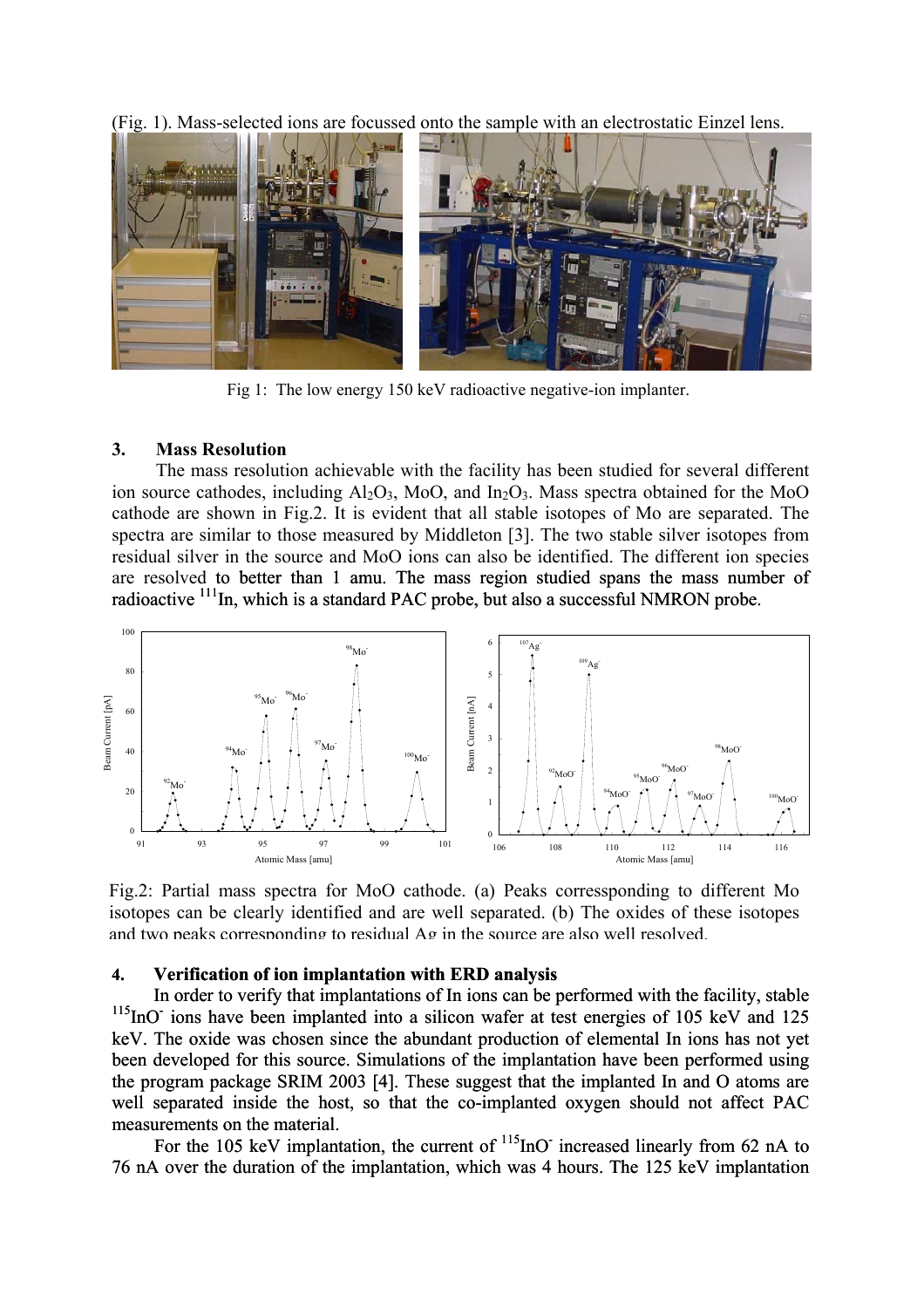<span id="page-2-0"></span>

Fig.3: A two-dimensional spectrum from the ERD analysis of silicon wafers implanted with InO. The labels indicate groups of events associated with a specific element. In the colour scale yellow represents the highest number of counts, whereas light-blue corresponds to the lowest number of counts.

was broadly similar.

(ERD). Details of the ERD The implanted samples were analyzed with Elastic Recoil Detection technique are given elsewhere [5]. Here, a projectile beam of 200 MeV  $197$ Au ions was used. The recoil ions were detected at a scattering angle of 45º using a gas ionization detector with a detection solid angle of 3.5 msr. The measured energy loss signals ∆E of the recoil ions as a function of the detected ion energy E,

for one of the implanted samples, are displayed in Fig. 3. In this 2 D spectrum, groups of events associated with a particular element can be distinguished. Analysis of the spectrum shows that in addition to In, O and Si (from the host), traces of C are also present in the silicon wafer and as surface contamination. Most of the oxygen is from the implantation and some presumably also from surface contamination. Quantitative analysis of the ERD data shows that the indium was implanted with fluences of 2.1  $\pm$  0.3 x 10<sup>16</sup> atoms/cm<sup>2</sup> and 5.7  $\pm$  $0.7 \times 10^{16}$  atoms/cm<sup>2</sup> in the 105 keV and 125 keV implantations, respectively. These values agree with the fluences deduced from the beam current measurements during implantation.

### **5. Conclusions**

The production, transport and implantation of different ion beams of stable isotopes have been demonstrated for the new radioactive ion implanter at the School of Physics. Mass resolution better than 1 amu has been achieved for  $A = 1-130$ . Implantations of stable indium oxide ions into silicon have successfully been performed and verified with ERD analysis. The results suggest that the implantation of  $\frac{111}{n}$  and other radioactive isotopes is feasible with this facility. As the next development step it is planned to produce suitable ion source cathode material for the implantation of  $^{111}$ In by using the fusion reaction  $^{12}C + ^{103}Rh$  with the carbon beam being delivered by the 14UD Pelletron Accelerator at the ANU in Canberra.

### **Acknowledgements**

The authors are grateful for the technical support they have received from the workshops at the School of Physics, and from David Weisser and Tony Watt of the ANU.

### **References**

[1] J. Ishikawa, *Negative ion beam technology for material science* (invited), Rev. Sci. Instrum. 63 (4) (1992) 2368-2373.